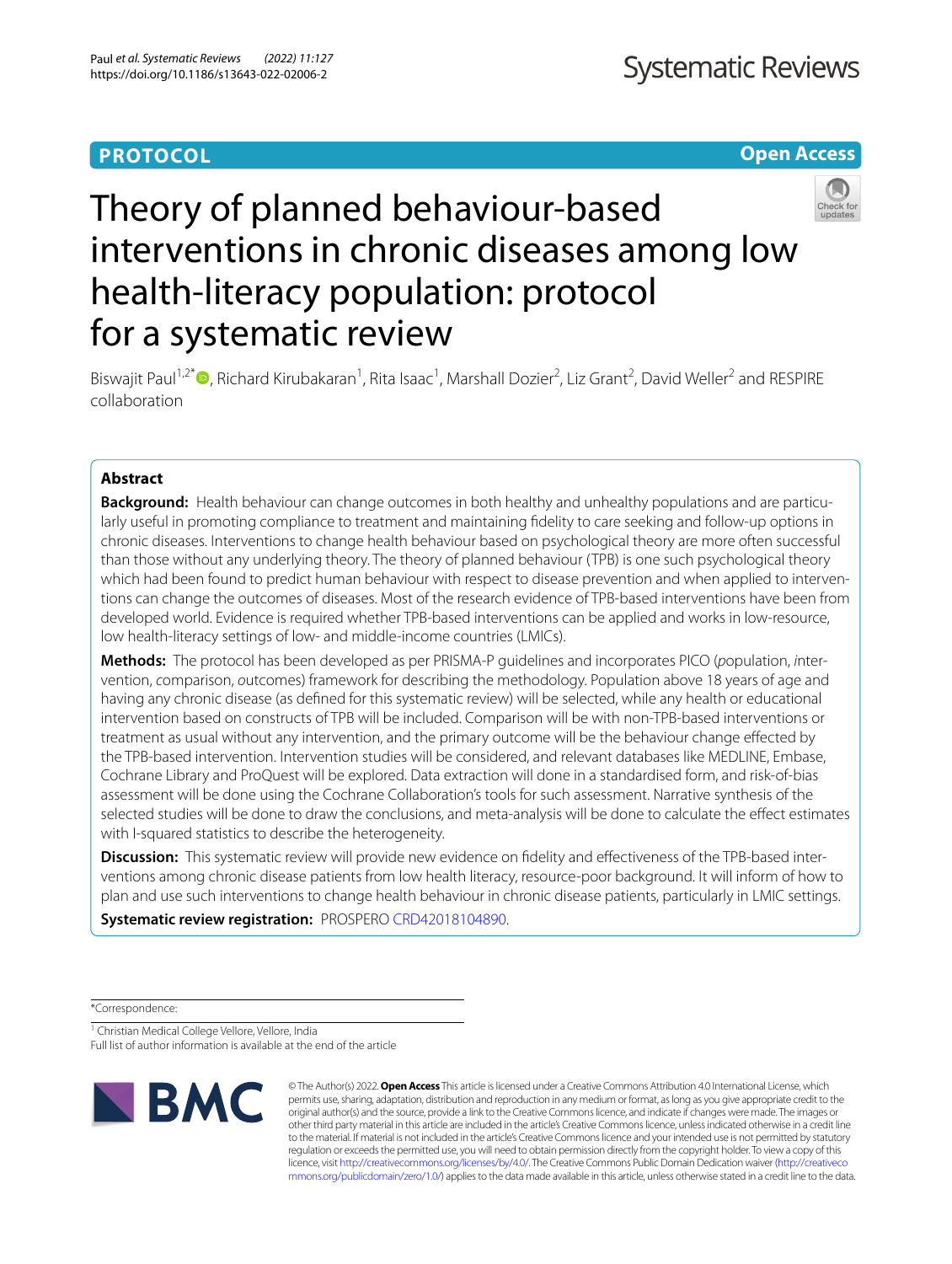**Keywords:** Protocol, Chronic diseases, Theory of planned behaviour/TPB, Behaviour change, Low- and middleincome countries/LMICs

# **Background**

Chronic diseases including noncommunicable diseases afect all age groups, countries and regions; however, they are associated mainly with older age groups and cause most of the premature deaths  $({\sim}85%)$  in low- and middle-income countries [\[1](#page-5-0)]. Chronic diseases have been defned variedly by diferent organisations and include multiple conditions which may vary between agencies or researchers [[2–](#page-5-1)[5](#page-5-2)]. In this systematic review, we have used the defnition of chronic diseases used by World Health Organization [\[3\]](#page-5-3) and have included major chronic diseases. Chronic diseases are usually of longer duration; require prolonged treatment, repeated hospital visits and follow-up; and involve specifc health behaviours for prevention or control. Health behaviour is the underpinning component which can modify or infuence many of the risk factors, lead to better management of chronic dis-eases and improve compliance to treatment [[6\]](#page-5-4).

Health behaviour refers to any behaviour that impacts on people's physical and mental health and quality of life [[7](#page-5-5)]. It is defned by Gochman (1997) as " personal attributes such as beliefs, expectations, motives, values, perceptions, and other cognitive elements; personality characteristics, including afective and emotional states and traits; and overt behaviour patterns, actions, and habits that relate to health maintenance, to health restoration, and to health improvement" [[8\]](#page-5-6). Health behaviour infuences health outcomes in both healthy and unhealthy populations, whereas in healthy population, they are primarily important in prevention of diseases and promotion of health; in population with diseases, they can influence quality of life. Three types of behaviour are related to population health: frst, behaviours which contribute to the prevention of disease; second, behaviours which involve care seeking and adherence to treatment; and, third, behaviours that relate to the delivery of healthcare [[7\]](#page-5-5). Behaviours which involve care seeking and adherence to treatment have key infuences on the health of population with chronic diseases.

Adopting appropriate health behaviours is critical to avoid risk factors, seek treatment and continue follow-up in chronic diseases. Theory-based interventions targeting health behaviours have been shown to be more efective than those without  $[9, 10]$  $[9, 10]$  $[9, 10]$  $[9, 10]$  $[9, 10]$  and provides a useful framework for identifying the key modifable determinants of health behaviour [[11\]](#page-5-9).

One of the key determinants of health behaviour is health literacy. It is defned as "the degree to which individuals can obtain, process, and understand the basic health information and services they need to make appropriate health decisions" [[12](#page-5-10)]. Health literacy have been found to be a predictor for adopting preventive health behaviours like accepting screening tests or adopting physical activity [\[13\]](#page-5-11). Studies have shown that health literacy can infuence health services and interventions to improve health behaviour in chronic diseases and promote self-care behaviour and desirable health outcomes [[14–](#page-5-12)[16\]](#page-5-13). Highlighting the health impact of low health literacy, a 2004 systematic evidence review [[17\]](#page-5-14) and its update in 2011 [\[12\]](#page-5-10) found a relationship between low health-literacy and poor health outcomes. According to the US Department of Education survey done in 2003, approximately 80 million adults in the USA have limited health literacy, with groups like the elderly, minorities, individuals who have not completed high school, adults who spoke a language other than English before starting school and people living in poverty having a higher prevalence [\[18](#page-5-15)]. Health literacy in low- or middle-income countries (LMICs) is lower than that measured in the USA and other high-income countries (HICs), because by defnition, general income and education of people in LMIC will be lower as a whole as well [\[19–](#page-5-16)[21\]](#page-5-17).

It is important to look into theory-based interventions, particularly theory of planned behaviour (TPB) based interventions used to change health behaviour in people with chronic disease in the LMIC settings (with presumably lower-health literacy) in the context of the ever-increasing global burden of chronic diseases. The TPB focuses on theoretical constructs concerned with individual motivational factors and capability as determinants of the likelihood of performing a specifc behaviour. TPB assumes that the best predictor of human behaviour is behavioural intention which in turn is determined by attitude towards the behaviour, social normative perceptions regarding it and perceived control over performance of the behaviour. Interventions based on TPB have been found to be efective in changing health behaviours [[22\]](#page-5-18). TPB has been found to predict if an individual engages in a wide variety of diferent health behaviours including exercise, undergoing a health check-up and being screened for breast and colorectal cancers [[23](#page-5-19), [24\]](#page-5-20). TPB-based interventions have improved outcomes in diseases like obesity and schizophrenia and health behaviours like fruit and vegetable intake and exercise patterns [[25,](#page-5-21) [26\]](#page-5-22). Systematic review on TPB-based interventions in LMIC settings is essential to understand how these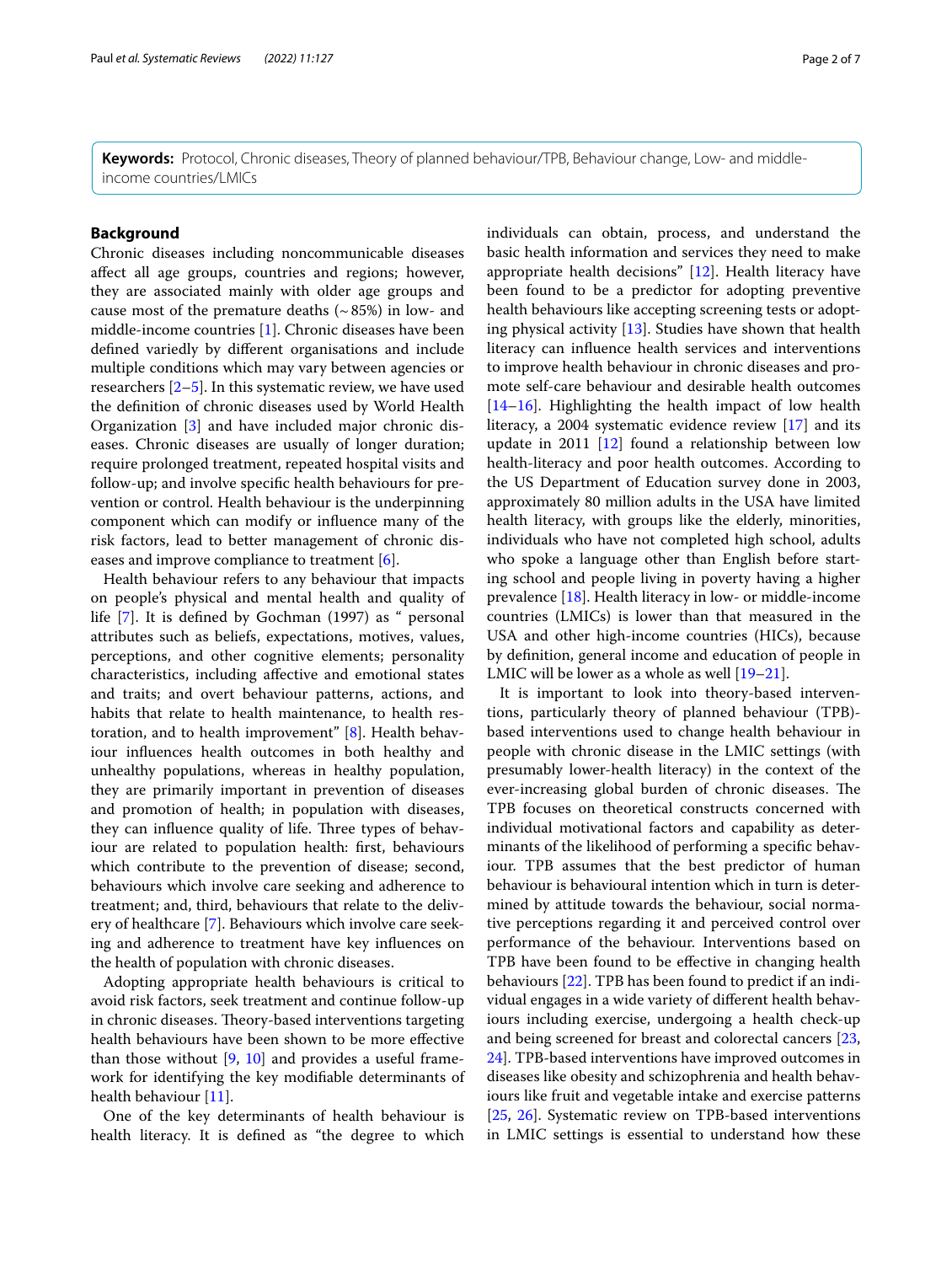interventions work in low literacy, poor and/or rural populations, how efective they are in such settings and do they require diferent kinds of implementation; currently, the available information is from high-income countries which may not be suitable to develop a health/ educational intervention for LMICs.

# **Methods**

# **Aim**

The aim of this review is to evaluate the effect of TPBbased interventions on changing health behaviour among population with chronic diseases in low health-literacy settings. This study also aims at finding out which types of interventions were used, the time frame of such interventions, the modes of delivery and the settings in which these interventions were delivered. This protocol has been developed in accordance with the Preferred Reporting Items for Systematic review and Meta-Analysis Protocols (PRISMA-P) guidance [[27\]](#page-5-23) and draws on the *Cochrane Handbook for Systematic Reviews of Interventions* guidelines for developing a protocol [\[28](#page-5-24)].

## **Study types and participants**

The following study types will be considered for inclusion: interventional studies with a control arm including randomised controlled trials, quasi-experimental studies, community-based cluster randomised trials and controlled before and after studies. Case–control studies, cohort studies, reviews, case reports, case series and animal studies will be excluded. Animal studies, studies on health behaviour change which do not mention TPB or other psychological theories and studies undertaken on healthy individuals with a purely health promotion focus will be not considered in this review.

Adult participants 18 years of age or more with chronic disease(s))  $[29]$  $[29]$  will be part of this review; chronic diseases including cardiovascular diseases, cancers, chronic respiratory diseases, diabetes, hypertension, obesity, Alzheimer's disease, osteoarthritis, urinary incontinence and HIV/AIDS will be considered for this systematic review. Healthy population and pregnant women will be excluded.

#### **Intervention and control groups**

Any educational or health intervention is used on individuals or groups that documented the use of the constructs of TPB, i.e. attitude towards the behaviour, subjective norms and perceived behavioural control for changing health behaviour. From a scoping search of literature, the following terms for identifying TPB will be used: behavioural beliefs, normative beliefs, control beliefs, motivation to comply and perceived power and behavioural intention, besides attitude towards the behaviour, subjective norms and perceived behavioural control.

The control groups will have either  $(1)$  any health or educational intervention not based on any psychological theory, (2) health education based on psychological theory other than TPB or (3) treatment as usual without any education. The same group may also be used as control before the TPB-based intervention was delivered to the group and the outcomes evaluated.

# **Outcomes**

The primary outcome will be change in health behaviour which will include preventive behaviours, adherence to treatment and care seeking. Adherence has been defned by the World Health Organization (WHO) as "the extent to which a person's behaviour – taking medication, following a diet, and/or executing lifestyle changes, corresponds with agreed recommendations from a health care provider" [[30\]](#page-6-0).

Secondary outcomes will include the constructs of TPB which were important infuences to health behaviour change and moderators of these efects, including type of intervention, the time-frame of such interventions, fdelity of the intervention, i.e. proportion of people completing the intervention, the types of health literacy settings, the mode of delivery, the type of providers and satisfaction among patients to the intervention.

# **Study identifcation and selection**

The following databases will be searched for relevant studies: MEDLINE, Embase, Cochrane Library, PsychINFO, Web of Science, Scopus, CINAHL, ProQuest databases (ProQuest Sociology and ProQuest Social Sciences), Global Index Medicus, Bibliography of Asian Studies and IndMED. We will also search the grey literature through Open Grey and the Grey Literature Report. Search strategies will be developed for all the databases.

The databases will be searched for relevant studies, and all such records will be exported to the EndNote Library for screening, deduplication and overall management of the records. All the studies will be screened by two independent reviewers, and any disagreement will be resolved by discussion and if necessary will be resolved by arbitration by a third reviewer. A similar process will be followed for full screening of full-text studies. Multiple publications of the same study utilising the same data set will be taken as one study. In case of missing data, efforts will be made to contact the authors to request the data. If the full-text article for a particular study title or abstract is not freely available through our library resources, external request through an interlibrary loan will be made; if this is not successful, the authors will be approached to provide the full-text article. Studies arriving after the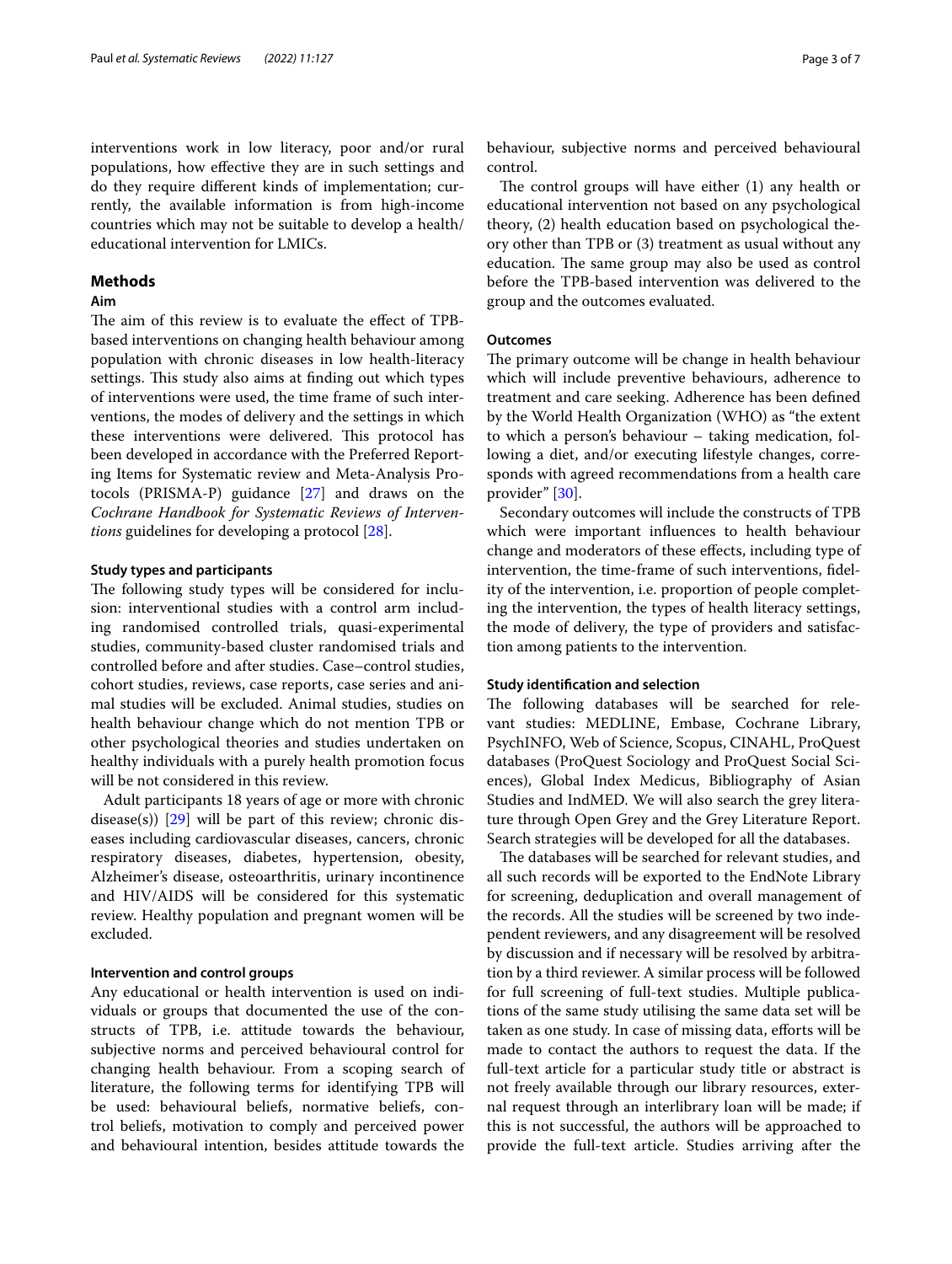cut-off date will be not included, but their titles will be mentioned along with the reasons for noninclusion.

**Data extraction, management and 'risk‑of‑bias' assessment**

A data extraction form will be developed and standardised; it will be piloted and revised before the start of the review. The data extraction form will be adapted from the Cochrane Collaboration data collection form of randomised controlled trials (RCTs) and non-randomised studies (NRS) [\[31](#page-6-1)]. Data extraction will be performed by two independent reviewers, and any discrepancies will be resolved by discussion; if still disagreement persists, it will be arbitrated by a third reviewer.

Risk of bias for all potential studies will be evaluated using the Cochrane Collaboration's tools for assessing the risk of bias. For randomised controlled trials (RCTs), revised Cochrane risk-of-bias tool for randomised trials  $(RoB 2)$  will be used [\[31\]](#page-6-1), while for non-randomised studies like quasi-experimental studies and controlled before and after studies, the risk of bias in non-randomised studies of interventions (ROBINS-I) tool will be used [[32\]](#page-6-2). As per the guidelines in the *Cochrane Handbook of Systematic Reviews of Interventions*, the studies will be assessed as per standard criteria and will be labelled as 'low', 'unclear' or 'high' risk of bias.

#### **Analysis**

All the characteristics of included studies will be presented in a tabular form with the description of study design, type of disease, type of intervention used, no. of groups involved, outcomes and methods of assessment, and risk of bias in each study. The fidelity of the studies will also be assessed, i.e. the number of people completing the intervention and reasons for noncompliance. We will do a narrative synthesis of the studies to draw the conclusions. Whether or not we will do a pooled quantitative estimation (meta-analysis) will depend on the type and heterogeneity of the studies. We will follow the guidance provided in the handbook of Cochrane systematic review to evaluate the heterogeneity. As we expect a high level of heterogeneity, we will apply random efect model. If we do meta-analysis, I-squared statistics will be used to report the heterogeneity of results. We intend to explore the reason for heterogeneity with the following subgroup analysis — low health literacy, types of intervention and modes of delivery; this will help explore heterogeneity within groups, which may alter the results of the intervention. We want to explore the diference in health behaviour because of the intervention due to literacy rates among populations and due to type of interventions like randomised controlled trials, cluster randomised trials and controlled before and after studies. The third area where we think sub-group analysis will be useful is the mode of delivery of intervention, e.g. online versus faceto-face and hybrid intervention delivery which might be useful to explore during this COVID-19 pandemic era. We will compare the efect estimates in diferent subgroups by considering the meta-analysis results from each subgroup separately.

We intend to do a sensitivity analysis by excluding high risk-of-bias studies to evaluate the robustness of the overall pooled estimate.

# **Grading of overall strength of evidence**

We will attempt to apply the Grading of Recommendations Assessment, Development and Evaluation (GRADE) approach  $[31]$  $[31]$  for creating a summary of findings table. The GRADEpro Guideline Development Tool (GDT), an online tool, will be used for either importing the data from RevMan or manually adding numerical data into the software for each outcome. The GRADE approach has fve domains: risk of bias, inconsistency, indirectness, imprecision and publication bias to evaluate the certainty of evidence for randomised studies. The four levels of evidence of GRADE will be applied, i.e. very low, low, moderate and high.

# **Registration and reporting**

The study is registered with the University of York Centre for Reviews and Dissemination international prospective register of systematic reviews (PROSPERO) with registration no. CRD42018104890. The review will be reported in accordance with the PRISMA guidelines for reporting of systematic reviews. Any amendments to the protocol made during the process of the systematic review will be reported in the fnal report with rationale for such modifcations.

# **The review team**

The search for databases and retrieval of studies, screening, data extraction and quality assessment will be performed independently by BP and RK. BP will work under the guidance of MD. RK is an experienced reviewer working with Cochrane Collaboration — South Asia and well experienced in conducting systematic reviews. MD, DW or RI will arbitrate any disagreements in the review process and will provide feld expertise in synthesising the data. DW and RI are experienced researchers; DW and MD have a substantial experience in undertaking systematic reviews.

# **Discussion**

It is known that TPB is efective in changing behaviours, and there is evidence on ways the diferent constructs of TPB explain these changes. However, there is little specifc information on the change in health behaviour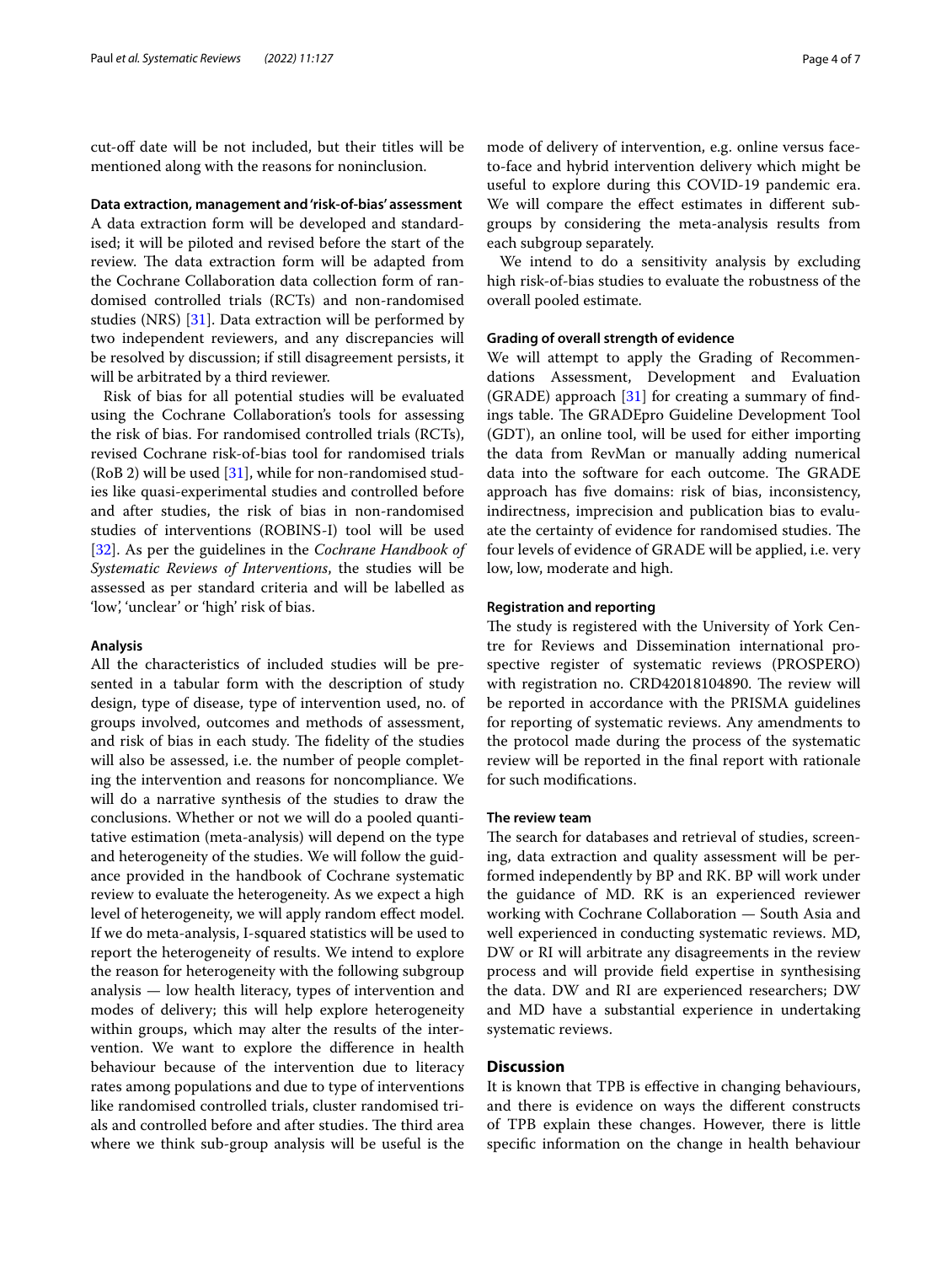brought about by TPB-based interventions in chronic diseases and their applicability in diferent settings — in particular, LMICs. This review will add to the evidence base of understanding and applying the TPB-based interventions in changing health behaviour in chronic diseases in low health literacy settings which will inform prevention and treatment approaches as well as intervention development for behaviour change in such settings.

# **Existing reviews in this feld**

Three other similar reviews have been undertaken. Wendy Hardeman et al. [\[33\]](#page-6-3) examined interventions based on TPB to change health behaviour; however, it focussed on behaviour change on any population where TPB has been applied without any mention of chronic diseases. This review, conducted in 2001, also indicated that TPB was mainly used to measure process and outcome variables and to predict intention and behaviour and less commonly to develop the intervention.

A second, more recent review, by Steinmetz et al. [\[26](#page-5-22)], incorporated a three-level meta-analysis to establish that interventions based on TPB were efective in changing behaviour; there was a mean efect size of 0.50 and efect sizes ranging from 0.14 to 0.68 for changes in antecedent variables (behavioural, normative, and control beliefs, attitude, subjective norm, perceived behavioural control and intention). This review examined behaviour change across all behavioural domains and types of conditions were not specifed.

Thirdly, Antonia Rich et al.  $[34]$  $[34]$  examined, in 2015, the role of TPB in predicting adherence in people with a chronic condition. The review suggested that TPB makes a useful contribution to our understanding of adherence in chronic illness; it measured the types of adherence behaviours, adherence measures and the efects of the TPB constructs on adherence behaviour. However, it did not specify interventions were based solely on TPB but considered any type of study referencing TPB and using any of the constructs of TPB. Furthermore, it did not examine the settings in which the interventions were delivered or had any reference to health literacy and excluded studies with populations considered to be at risk of chronic disease (e.g. sedentary adults).

The present review looks to evaluate the role of TPBbased interventions in patients with chronic diseases and the health behaviour change that may occur in such cases, particularly in low health-literacy populations of low- and middle-income countries (LMICs). It also seeks to describe the type of change, the settings and moderators for such change and the types of interventions efecting such change.

# **Conclusion**

The burden of death and disability due to chronic diseases is increasing throughout the world with majority of the burden being borne by LMICs. Many of these patients sufer lifelong from these conditions, and changing health behaviour can improve the quality of life of such individuals, typically by applying theory of planned behaviour-based interventions. Evidence is needed about the applicability of TPB-based interventions for behaviour change in chronic diseases in low health-literacy settings — and we need to understand the diferent moderators influencing such change. This review will help in gathering evidence in these under-reviewed areas and help researchers and policymakers to plan such intervention programmes for both prevention and treatment.

#### **Abbreviations**

GDT: Guideline Development Tool; GRADE: Grading of Recommendations Assessment, Development and Evaluation; HIC: High-income country; LMIC: Low- and middle-income country; PRISMA-P: Preferred Reporting Items for Systematic review and Meta-Analysis Protocols; PROSPERO: International prospective register of systematic reviews; RCT: Randomised control trial; TPB: Theory of planned behaviour; WHO: World Health Organization.

#### **Supplementary Information**

The online version contains supplementary material available at [https://doi.](https://doi.org/10.1186/s13643-022-02006-2) [org/10.1186/s13643-022-02006-2](https://doi.org/10.1186/s13643-022-02006-2).

**Additional fle 1.** Search Strategy MEDLINE. Describes the step wise process for screening relevant articles from MEDLINE for the systematic review. This strategy is also adapted for searching other databases and is reproduced here as an example.

**Additional fle 2.** Data extraction form and risk of bias tools, ROBBINS-I and RoB 2. This describes the data extraction form which is being modifed and adapted from the Cochrane Collaboration Data collection for intervention review and the Cochrane Collaboration Risk of Bias tool for quality assessment.

**Additional fle 3.** PRISMA-P checklist. This is a populated PRISMA-P checklist which captures the basic requirements of a systematic review protocol and mentions by page numbers, each item of the checklist in the manuscript, which gives a fair idea to the readers about the process.

#### **Acknowledgements**

This protocol was prepared at the Christian Medical College Vellore and under the guidance from the Usher Institute of Population Health Sciences at the University of Edinburgh as part of a PhD in Global Health course dissertation. The 'RESPIRE' collaboration comprises the UK Grant holders, partners and research teams as listed on the RESPIRE website [\(www.ed.ac.uk/usher/respire\)](http://www.ed.ac.uk/usher/respire)

#### **Authors' contributions**

BP, DW and LG conceived the idea for this work. It was drafted by BP and supported by RP and MD, which was then revised after several rounds of critical comments from DW and MD and LG and RI. The RESPIRE collaboration was involved in critical review of the manuscript, and the authors read and approved the fnal manuscript.

#### **Authors' information**

Faculty at the Department of Community Medicine, Christian Medical College, Vellore, and PhD scholar at the University of Edinburgh.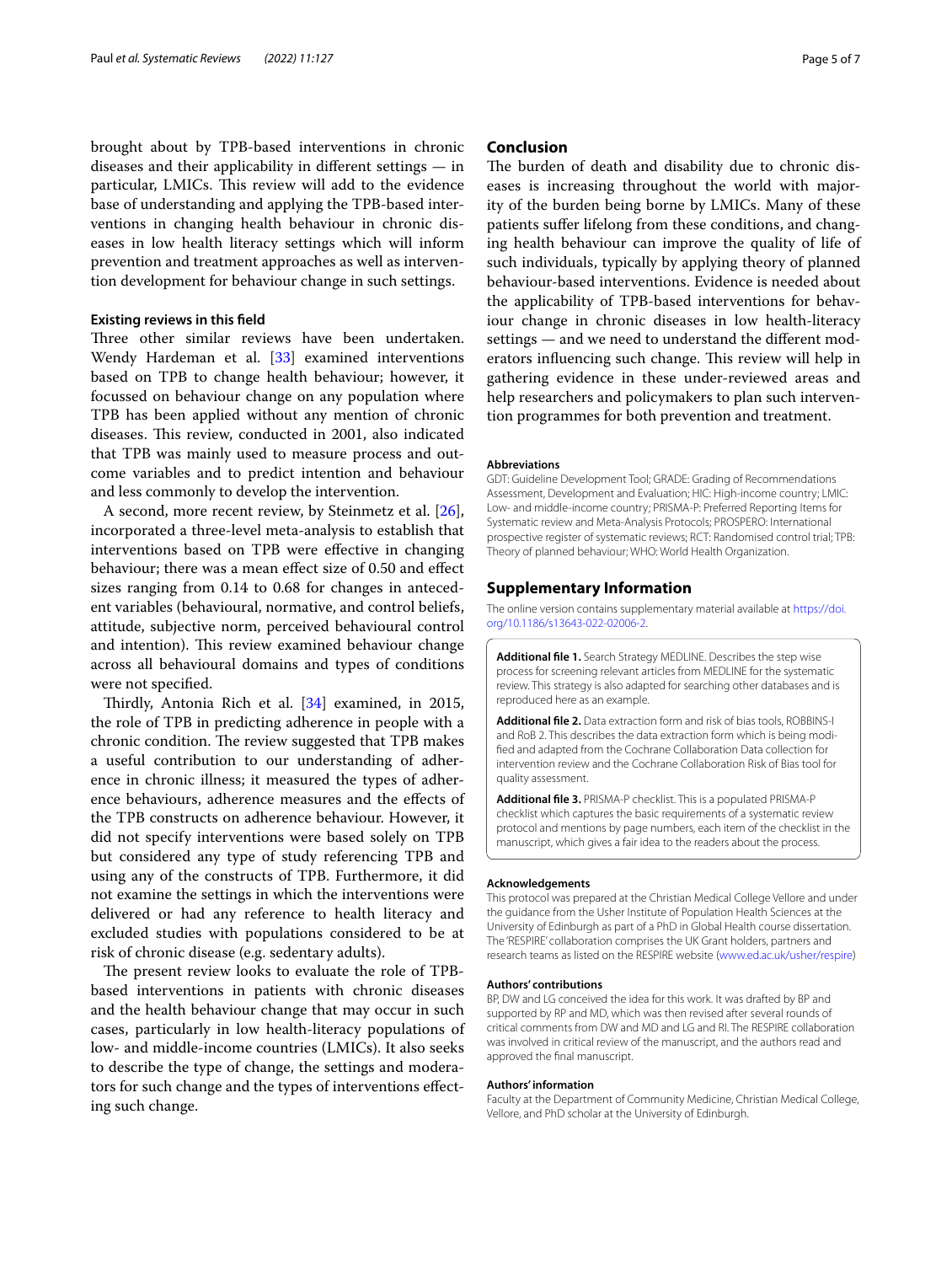#### **Funding**

There was no specifc funding for preparing this protocol. It was part of BP's dissertation for the award of PhD in Global Health at the University of Edinburgh. BP's PhD studies were supported by the NIHR Global Health Research Unit on Respiratory Health (RESPIRE) award; this research was commissioned by the UK National Institute for Health Research (NIHR) Global Health Research Unit on Respiratory Health (RESPIRE), using UK Aid from the UK government. The views expressed in this publication are those of the author(s) and not necessarily those of the NIHR or the UK Department of Health and Social Care.

#### **Availability of data and materials**

Data sharing is not applicable to this article as no datasets were generated or analysed during the current study.

# **Declarations**

#### **Ethics approval and consent to participate**

Ethical approval for this study was granted by the local ethics committee of the Christian Medical College, Vellore, India, known as the Institutional Review Board (IRB) of CMC Vellore vide IRB min no. 11381 dated 27 June 2018. And approval was granted from the Health Ministry's Screening Committee of Indian Council of Medical Research with proposal ID 2018–0706. This study is one part of a large mixed-method study which was approved by the IRB of Christian Medical College and the research governance body of the University of Edinburgh.

#### **Consent for publication.**

Not applicable.

#### **Competing interests**

The authors declare that they have no competing interests.

#### **Author details**

<sup>1</sup> Christian Medical College Vellore, Vellore, India. <sup>2</sup> University of Edinburgh, Edinburgh, UK.

Received: 6 May 2021 Accepted: 13 June 2022<br>Published online: 21 June 2022

#### **References**

- <span id="page-5-0"></span>1. World Health Organisation. Non-communicable diseases 2021. Available from [https://www.who.int/news-room/fact-sheets/detail/noncommuni](https://www.who.int/news-room/fact-sheets/detail/noncommunicable-diseases) [cable-diseases](https://www.who.int/news-room/fact-sheets/detail/noncommunicable-diseases)
- <span id="page-5-1"></span>2. Centres for Disease Control and Prevention. Chronic Disease Overview. (2016). Available from: [http://www.cdc.gov/chronicdisease/overview/](http://www.cdc.gov/chronicdisease/overview/index.htm) [index.htm](http://www.cdc.gov/chronicdisease/overview/index.htm) Ref list
- <span id="page-5-3"></span>3. World Health Organisation. Noncommunicable Diseases. (2016). Available from: [http://www.who.int/topics/noncommunicable\\_diseases/en/](http://www.who.int/topics/noncommunicable_diseases/en/) Ref list
- 4. Wilper AP, Woolhandler S, Lasser KE, McCormick D, Bor DH, Himmelstein DU. A national study of chronic disease prevalence and access to care in uninsured US adults. Ann Intern Med. 2008;149(3):170–6. [https://doi.](https://doi.org/10.7326/0003-4819-149-3-200808050-00006) [org/10.7326/0003-4819-149-3-200808050-00006](https://doi.org/10.7326/0003-4819-149-3-200808050-00006) ([PubMed][CrossRef ] [GoogleScholar][Refist]).
- <span id="page-5-2"></span>5. Warshaw G. Introduction: advances and challenges in care of older people with chronic illness. Generations. 2006;30(3):5–10 (Google Scholar Ref list).
- <span id="page-5-4"></span>6. Hagger MS, Cameron LD, Hamilton K, Hankonen N, Lintunen T, editors. The handbook of behavior change. Cambridge University Press; 2020. <https://doi.org/10.1017/9781108677318>.
- <span id="page-5-5"></span>7. Tombor I, Michie S, editors. Methods of Health Behavior Change 2017. Available from<https://doi.org/10.1093/acrefore/9780190236557.013.125>
- <span id="page-5-6"></span>8. Gochman D. S. "Health behaviour research: definitions and diversity." In: Gochman D. S, editor. Handbook of Health Behaviour Research, Vol. I. Personal and Social Determinants. New York: Plenum Press; 1997.
- <span id="page-5-7"></span>Ammerman AS, Lindquist CH, Lohr KN, Hersey J. The efficacy of behavioral interventions to modify dietary fat and fruit and vegetable intake: a review of the evidence. Prev Med. 2002;35(1):25–41.
- <span id="page-5-8"></span>10. Legler J, et al. "The effectiveness of interventions to promote mammography among women with historically lower rates of screening" Cancer Epidemiol Biomarkers Prev. 2002;11(1):59–71.
- <span id="page-5-9"></span>11. Prestwich A, Kenworthy J, Conner M. Health behaviour change: theories, methods and interventions. Abingdon: Routledge; 2017.
- <span id="page-5-10"></span>12. Berkman ND, Sheridan SL, Donahue KE, et al. Health literacy interventions and outcomes: an updated systematic review. Evidence Report/technology Assessment. 2011;(199):1–941.
- <span id="page-5-11"></span>13. Panahi R, Ramezankhani A, Tavousi M. Health literacy and preventive behaviors. J Research Health. 2018;8(2):93–4.
- <span id="page-5-12"></span>14. Friis K, Vind BD, Simmons RK, Maindal HT. The relationship between health literacy and health behaviour in people with diabetes: a Danish population-based study. J Diabetes Res. 2016;2016:7823130. [https://doi.](https://doi.org/10.1155/2016/7823130) [org/10.1155/2016/7823130](https://doi.org/10.1155/2016/7823130) Epub 2016 Sep 28. PMID: 27761473; PMCID: PMC5059573.
- 15. Osborn CY, Paasche-Orlow MK, Bailey SC, Wolf MS. The mechanisms linking health literacy to behavior and health status. Am J Health Behav. 2011;35(1):118–28. <https://doi.org/10.5993/ajhb.35.1.11> PMID: 20950164; PMCID: PMC3085858.
- <span id="page-5-13"></span>16. Aaby A, Friis K, Christensen B, Rowlands G, Maindal HT. Health literacy is associated with health behaviour and self-reported health: a large population-based study in individuals with cardiovascular disease. Eur J Prev Cardiol. 2017;24(17):1880–8. [https://doi.org/10.1177/2047487317](https://doi.org/10.1177/2047487317729538) [729538.](https://doi.org/10.1177/2047487317729538)
- <span id="page-5-14"></span>17. Dewalt DA, Berkman ND, Sheridan S, et al. Literacy and health outcomes: a systematic review of the literature. J Gen Intern Med. 2004;19(12):1228–39.
- <span id="page-5-15"></span>18. Kutner M, Greenberg E, Jin Y, et al. The health literacy of America's adults: results from the 2003 National Assessment of Adult Literacy (NCES 2006–483). Available at: [http://eric.ed.gov/PDFS/ED493284.pdf.](http://eric.ed.gov/PDFS/ED493284.pdf) Accessed 17 November, 2020.
- <span id="page-5-16"></span>19. Malaga G, Cuba-Fuentes MS, Rojas-Mezarina L, Romero-Albino Z, Hamb A, et al. Strategies for promoting health literacy at the primary care level: focusing on realities of a low and -middle income country like Peru. Ann Public Health Res. 2018;5(2):1074.
- 20. Nutbeam D. The evolving concept of health literacy. Soc Sci Med. 2008;67:2072–8.
- <span id="page-5-17"></span>21. Commission on Social Determinants of Health. Achieving health equity: from root causes to fair outcomes: Commission on Social Determinants of Health, interim statement. World Health Organization; 2007. [https://](https://apps.who.int/iris/handle/10665/69670) [apps.who.int/iris/handle/10665/69670](https://apps.who.int/iris/handle/10665/69670).
- <span id="page-5-18"></span>22. Steinmetz H, Knappstein M, Ajzen I, Schmidt P, Kabst R. How efective are behaviour change interventions based on the theory of planned behaviour? Zeitschrift für Psychologie. 2016;224(3):216–33.
- <span id="page-5-19"></span>23. Armitage CJ, Conner M. Efficacy of the theory of planned behaviour: a meta-analytic review. Br J Soc Psychol. 2001;40:471.
- <span id="page-5-20"></span>24. Forbes C, Blanchard C, Mummery W, Courneya K. A comparison of physical activity correlates across breast, prostate and colorectal cancer survivors in Nova Scotia. Canada Supportive Care in Cancer. 2014;22(4):891–903.
- <span id="page-5-21"></span>25. Kopelowicz Alex, Zarate Roberto, Wallace Charles J., Liberman Robert Paul, Lopez Steven R., Mintz Jim. The ability of multifamily groups to improve treatment adherence in Mexican Americans with schizophrenia. Arch Gen Psychiatry. 2012;69(3):265–73.
- <span id="page-5-22"></span>26. Ahmad MH, Shahar S, Mohd Fahmi Teng NI, Abdul Manaf Z, Mohd Sakian NI, Omar B. Applying theory of planned behaviour to predict exercise maintenance in sarcopenic elderly. Clin Intervent Ageing. 2014;9:1551–61.
- <span id="page-5-23"></span>27. Moher D, Shamseer L, Clarke M, Ghersi D, Liberati A, Petticrew M, Shekelle P, Stewart LA. Preferred Reporting Items for Systematic review and Meta-Analysis Protocols (PRISMA-P) 2015 statement. Syst Rev. 2015;4(1):1.
- <span id="page-5-24"></span>28. Page MJ, Cumpston M, Chandler J, Lasserson T. Chapter III: reporting the review. In: Higgins JPT, Thomas J, Chandler J, Cumpston M, Li T, Page MJ, Welch VA (editors). Cochrane Handbook for Systematic Reviews of Interventions version 6.2 (updated February 2021). Cochrane, 2021. Available from [www.training.cochrane.org/handbook](http://www.training.cochrane.org/handbook).
- <span id="page-5-25"></span>29. Bernell S, Howard SW. Use your words carefully: what is a chronic disease? Front Public Health. 2016;2(4):159. [https://doi.org/10.3389/fpubh.2016.](https://doi.org/10.3389/fpubh.2016.00159.PMID:27532034;PMCID:PMC4969287) [00159.PMID:27532034;PMCID:PMC4969287](https://doi.org/10.3389/fpubh.2016.00159.PMID:27532034;PMCID:PMC4969287).